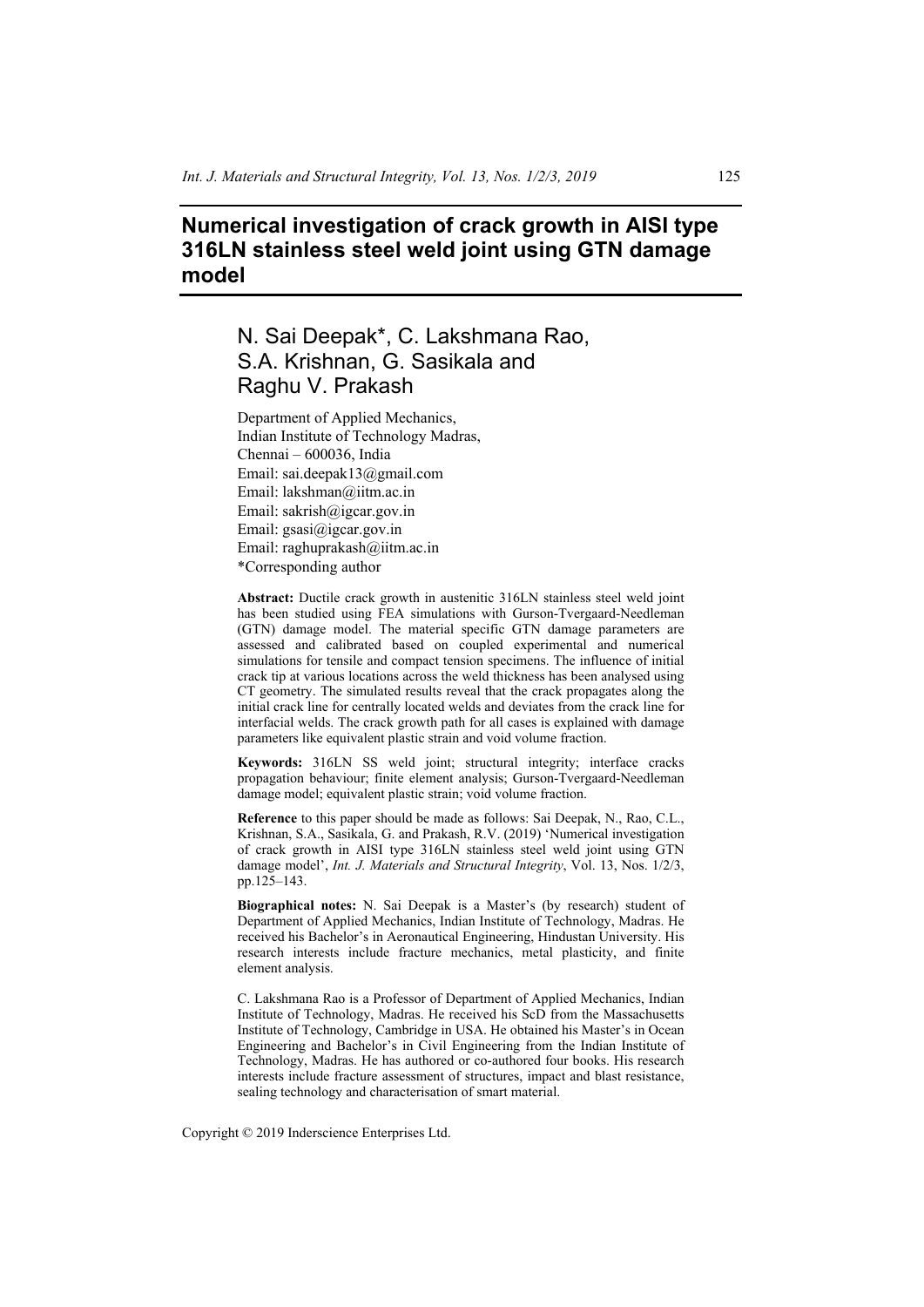S.A. Krishnan is working as a Scientific Officer in Materials Mechanics Section of Materials Engineering Group at the Indira Gandhi Centre for Atomic Research, Kalpakkam. He has obtained his Master's in Mechanical Engineering from the Delhi College of Engineering, Delhi University and currently pursuing his PhD in Fracture Mechanics at the HBNI. He has several publications in international journals and presentations at international conferences. He is currently working in the field of mechanics of materials, constitutive modelling for deformation behaviour of materials, high strain rate deformation, ductile and brittle fracture, continuum damage modelling, specimen and component level testing, and fracture transferability studies for fast breeder reactor materials.

G. Sasikala is the Head in Materials Development and Technology Division of Materials Engineering Group at the Indira Gandhi Centre for Atomic Research, Kalpakkam. She is also the Dean in Engineering Sciences, Homi Bhabha National Institute at the Kalpakkam. She has obtained her PhD in Creep Deformation and Fracture Behaviour of Reactor Materials from the University of Madras. She has made outstanding R&D contributions in the field of high-temperature deformation, creep and fatigue crack growth, fracture behaviour of reactor materials and welds, damage mechanics and creep life prediction. She has developed novel experimental analysis techniques for fracture properties evaluation. She has published about 150 research papers in international journals and conferences. Her current research of interests include fracture, damage mechanics in quasi-static and dynamic loading conditions, creep and fatigue crack growth studies for fast breeder reactor and advanced ultra super critical power plant materials.

Raghu V. Prakash is a Professor of Department of Mechanical Engineering, Indian Institute of Technology, Madras. He obtained his Master's (by research) and PhD from the Department of Mechanical Engineering, Indian Institute of Science, Bengaluru. He has developed test systems for use in academia, R&D and industry during his tenure as a Technical Director at BiSS Research, Bengaluru and teaches courses relating to fracture mechanics, design with advanced materials and product design at IIT Madras. His specialisations include in the areas of fatigue, fracture of materials (metals, composites, and hybrids), structural integrity assessment, remaining life prediction of critical components used in transportation, energy sectors, apart from new product design.

This paper is a revised and expanded version of a paper entitled 'Numerical investigation of ductile damage in a similar weld joint' presented at Indian Conference on Applied Mechanics (INCAM) 2017, MNNIT Allahabad, Uttar Pradesh, India, 5–7 July 2017.

# **1 Introduction**

Welding is a dominant method of metal joining process adopted in the fabrication of pressure vessels and piping systems for thermal, nuclear and chemical industries. The fast breeder reactor being commissioned at Kalpakkam involves a large number of weld joints, and many components are fabricated from 316LN SS and welds. Weld joints are prone to have flaws/defects due to expansion/shrinkage of weld metal (WM) (Kumar, 2014). Further, there is a significant plastic strain gradient observed in these welds arising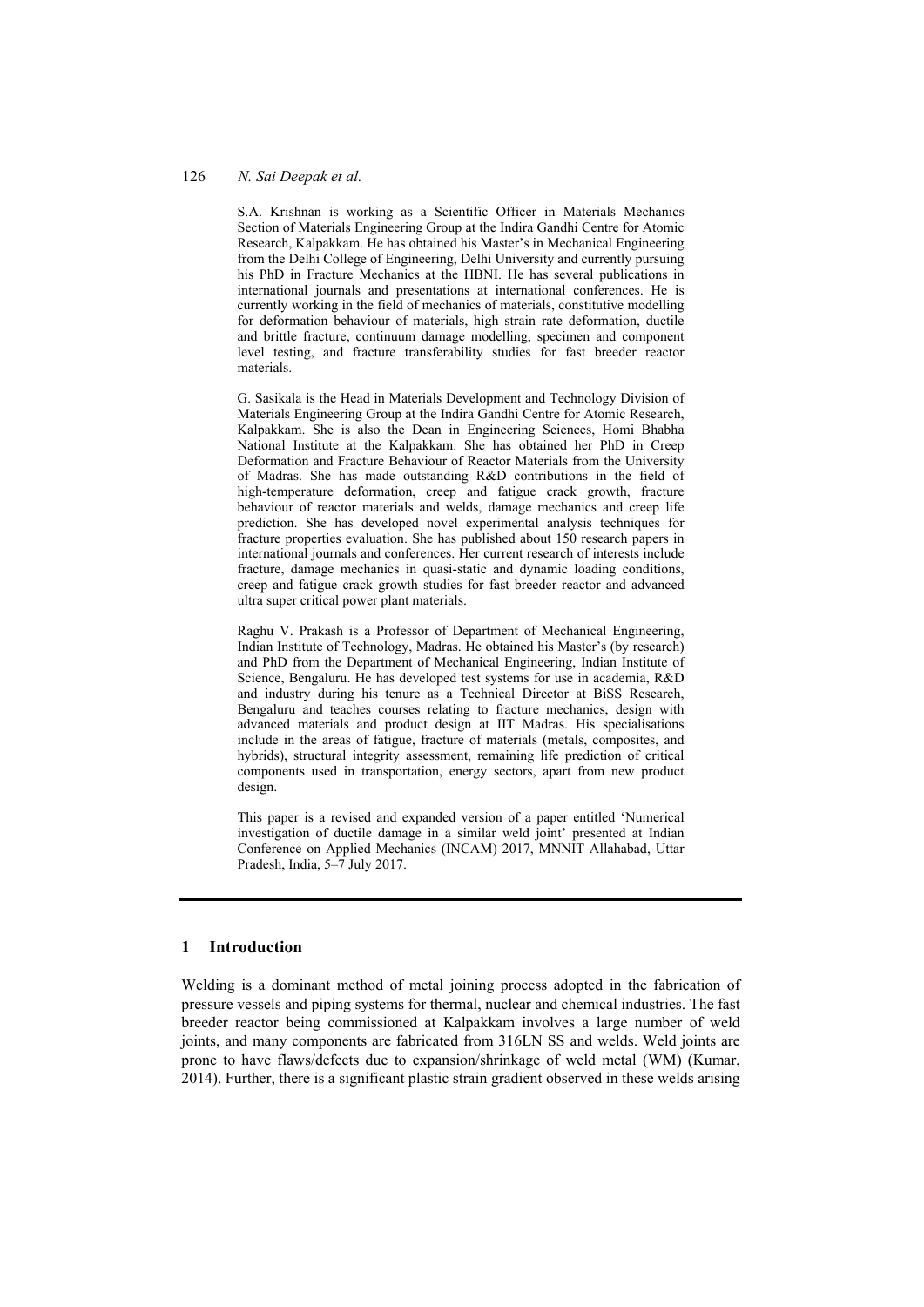from temperature gradient due to multiple passes in welding process (Vijayanand et al., 2017; Muránsky et al., 2015). The fracture assessment of such welds is an essential aspect of structural integrity assessment of the load-bearing structures.

Under small-scale yielding, the ductile tearing resistance of materials is conventionally characterised by a J-resistance  $(J_R)$  curve (Rice and Rosengren, 1968; Hutchinson, 1968; Rice et al., 1973). The fracture resistance curves characterise the material behaviour and represent the resistance to both stable and unstable crack propagation of a loaded specimen under static boundary conditions. Fracture resistance curves are defined using fracture parameters like *K*, *J* or CTOD and expressed as a function of crack extension (Δa). *J*-Δa curve is plotted by conducting tests on fracture specimens such as compact tension (CT) specimens using standard and constrained methods (ASTM E1820-17). The present structural integrity assessment procedure for pressure holding components targets at estimating the crack driving force and a measure of fracture toughness for homogenous materials (Kumar et al., 1981; R6, 1998). However, tests performed on various specimens with different geometries and loading conditions revealed that different slopes in  $J_R$  curve are possible for different geometries (Clausmeyer et al., 1991), which raises the question of transferring fracture parameters from specimens to components. It has been found that the  $J_R$  curves are profoundly influenced by crack tip stress fields (Schuler et al., 1994).  $J_R$  curves of welded structures are affected by the yield strength mismatch between base metal (BM) and WM and also by the weld geometry (Kocak and Es-Souni, 1989; Kirk and Dodd's, 1993; Michiba et al., 1994). Thus, an important issue to consider in fracture assessment is the incorporation of constraint effects and materials mismatch effects in the evaluation of resistance to the crack propagation in cracked structures. In homogenous specimens, *J*-*Q* and *J*-*T* two parameters analysis (O'Dowd and Shih, 1991, 1992; Williams, 1957) are used to quantify the level of crack tip constraints. Similar to *J*-*Q* and *J*-*T* two parameters analysis, a three-parameter analysis such as *J*-*Q*-*M* (Zhang et al., 1996, 1997a, 1997b) and  $J-T_g-T_m$  (Betegón and Peñuelas, 2006) formulations for the crack tip stress field is established. These formulations independently quantify the effects of strength mismatch and weld width in weld joints.

To solve the issues on transferring the fracture parameters from specimens to components and to incorporate the effects of material constraint, an alternative approach for the fracture assessment is introduced which is based on continuum damage mechanics (Chhibber et al., 2011). This local approach involves the simulation of crack growth during failure, by using constitutive models developed based on the estimation of microscopic rupture processes. Such approach aims at modelling the damage due to ductile tearing in three stages:

- 1 nucleation
- 2 growth
- 3 coalescence of voids.

Thus, such models (also called micromechanical models) can consider the constraints effects since stress state at a material failure point is accounted in the model. Hence, these models capture the physical effects of constraints on fracture resistance implicitly. With the increase in plastic strain, local degradation of material occurs, and material completely loses its load bearing capacity leading to crack initiation and propagation.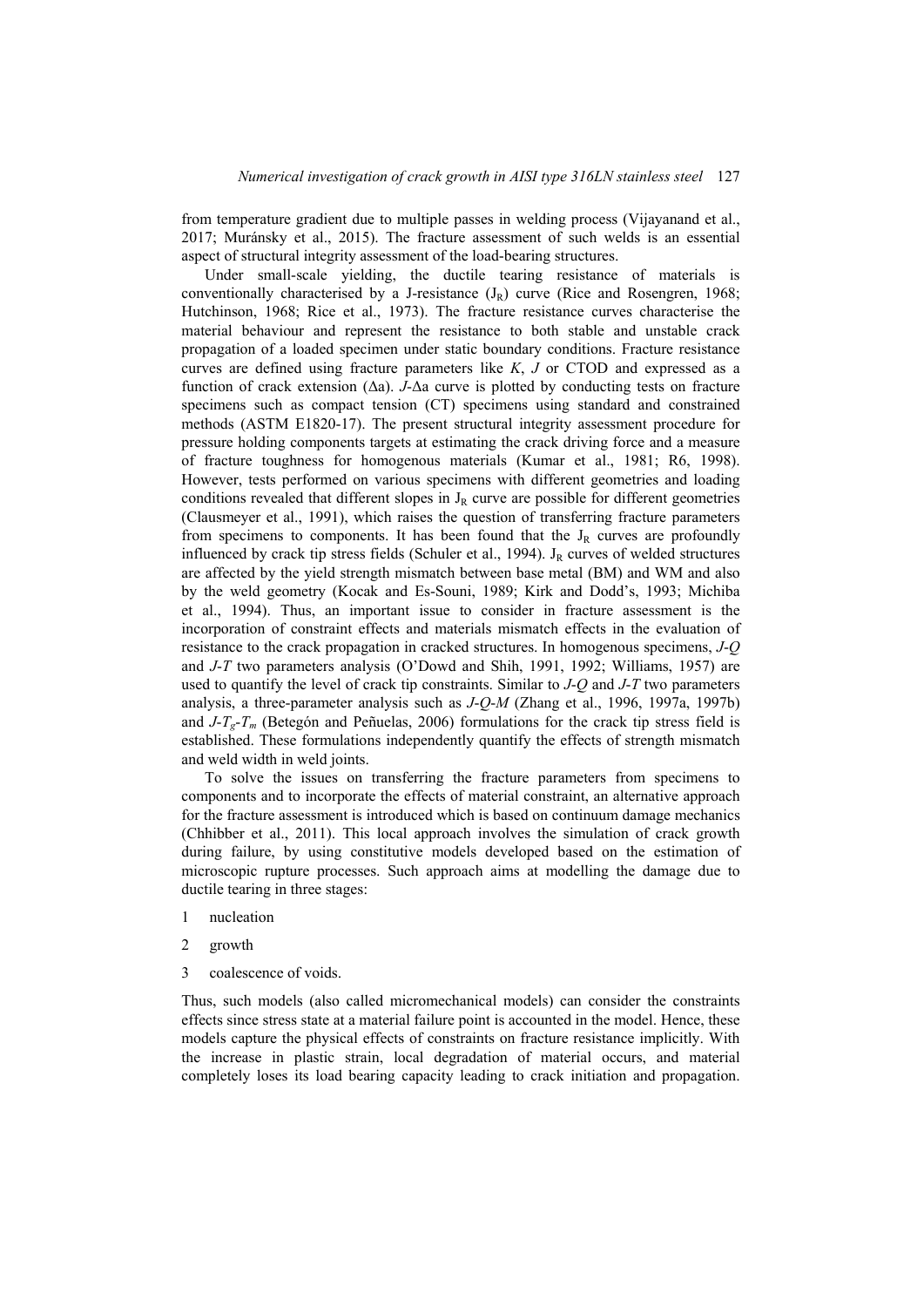This phenomenon is characterised by a critical value of damage parameter  $D_c$  over a characteristic length *l<sup>c</sup>* . The ductile failure process for porous materials is modelled using well known micro-mechanical models such as Gurson (1977) model, and Rousselier's (1987) model. Both these models consider void volume fraction (VVF) *f* as an internal variable of the material and introduce *f* in the yield function. Rousselier proposed the continuum theory to model void growth alone; hence in practise, it is coupled with void initiation model. Gurson (1977) model is one of the most powerful models and is successfully used by many researchers around the world. This constitutive model introduced by Gurson and modified by Tvergaard and Needleman (1984) consider void initiation, growth, and coalescence with the increase in plastic strain. The required micro-mechanical parameters are obtained from simple tensile tests of notched and smooth specimens, the metallographic study of the tested specimens, and numerical simulations trails based on experimental results of smooth, notched and CT specimens (Samal et al., 2009).

GTN model (1984) has been widely used in simulating the ductile crack initiation and crack growth studies of several specimens. Fracture resistance behaviour using GTN model for different specimens (Østby et al., 2007), material interfaces (Nègre et al., 2005), similar metal weld joints (Chhibber et al., 2011; Rakin et al., 2008; Nègre et al., 2005) and dissimilar metal weld joints (DMWJ) (Wang et al., 2011; Qian Guo et al., 2015) establish a good agreement with experimental findings. A method is proposed (Chhibber et al., 2011) to find modified GTN parameters using numerical fitting according to macroscopic fracture behaviour. This method involves experiments and numerical analysis (called hybrid analysis) of smooth, notched and CT specimens of the materials. This method can specify GTN parameters from a practical angle for the best prediction of fracture process without having much knowledge of the microstructural properties. This method is used (Wang et al., 2011) to perform the fracture study of the DMWJ composed of four materials in the primary system of nuclear power plants. In their study, the comparison between numerical and experimental results showing the predictions made using GTN model on single edge notch specimen of different material joints with different crack locations was performed and successful in matching experiments. This approach of finding GTN model parameters using FEM numerical simulation may need to be further correlated with more simulation and experimental studies.

In this work, the finite element analysis based on GTN model is used to investigate the ductile crack growth behaviour in CT specimens of AISI 316LN SS weld joints. In this study, modified GTN model developed by Tvergaard and Needleman is used. The present work is aimed to study the fracture behaviour of the 316LN SS weld joints. The GTN model has been implemented in the Abaqus FEM software, and this FEM software package is found more efficient (Giglio et al., 2013) and has excellent nonlinear solving capabilities (Qian Guo et al., 2015) and hence this tool is widely used to simulate and predict the ductile crack propagation. The study is structured in five sections. In the introductory section, a brief idea on addressing transferability and material constraints issues on fracture parameters using fracture mechanics and continuum damage models are discussed. The details on the materials and specimen geometry, GTN model and its parameters and FEM model are discussed in Section 2. Section 3 describes the simulation results, including load vs. COD curves and path of the crack in the weld joint. A discussion on the effect of different crack locations and *J*-Δa resistance curves are provided in Section 4. Section 5 provides the conclusions of the present investigation.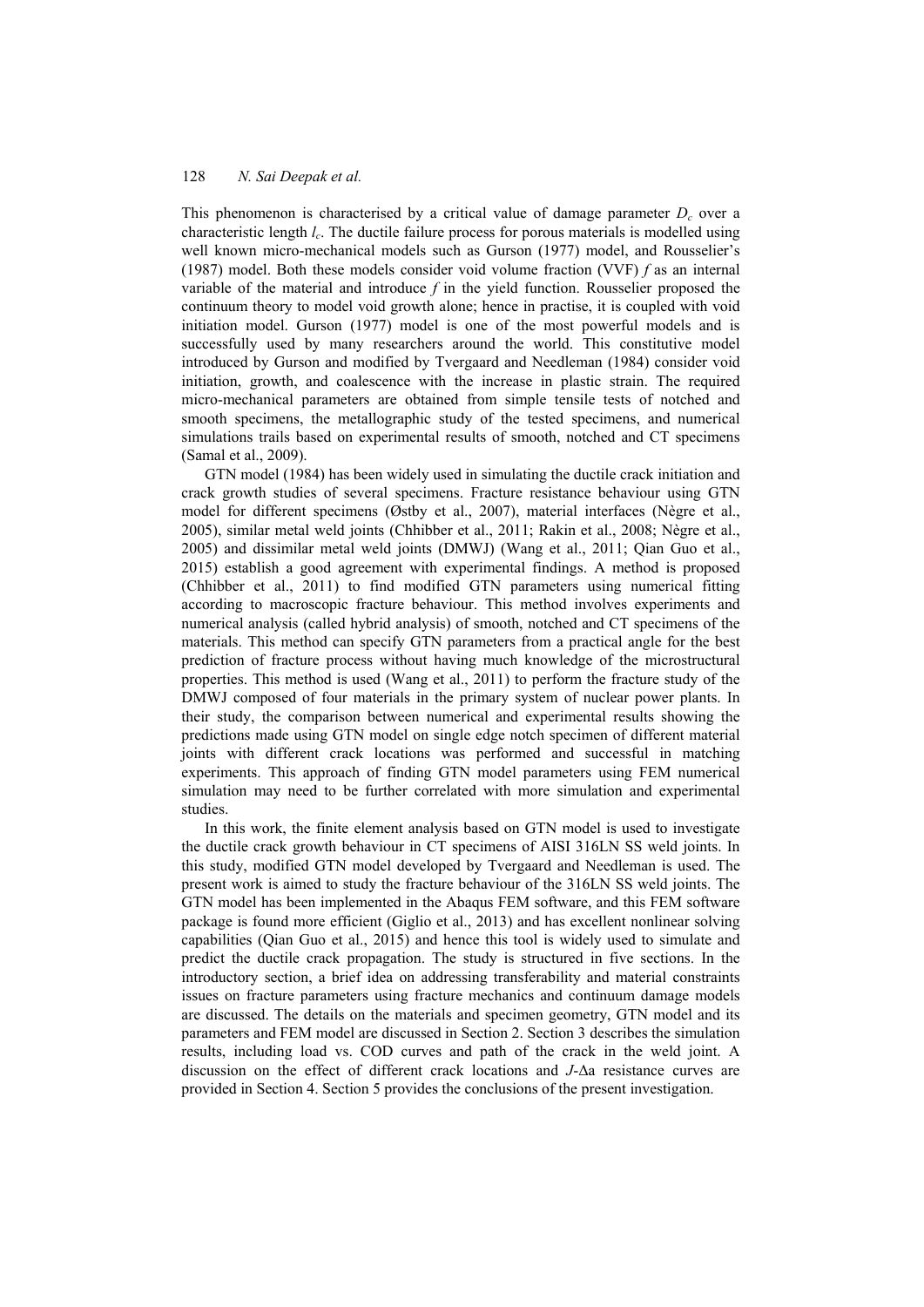# **2 Numerical simulation procedures**

## *2.1 Material and geometry of the weld joint*

The material studied is the austenite stainless steel grade 316LN (316LN SS), used for the primary and secondary sodium systems of prototype fast breeder reactor (PFBR). 316LN SS ensures freedom from sensitisation during welding and inter-granular corrosion of the components and provides required material properties like high thermal conductivity, low solidification temperature, elastic and plastic properties. Shield metal arc welding is performed to fabricate 316LN SS weld joints. In this process, SS 316L electrode sticks are used. Tensile specimens used for material properties testing are extracted perpendicular to the weld seam. In this study, weldment material properties are assumed to be isotropic.





The true stress vs. strain curves of BM and WM of 316LN SS are shown in Figure 1(a). The CT specimen is used to study the fracture behaviour of 316LN SS weld joint. The main dimensions of the CT specimen are shown in Figure 1(b), where the width W is 50 mm, thickness B is 14 mm, weld width is 14 mm. Size of the heat affected zone (HAZ) is found to be less than 3 μm. Since the mechanical properties of HAZ and weld are assumed to be similar (Ganesh Kumar et al., 2015) and HAZ is considered to be a part of the weld zone.

#### *2.2 GTN damage model and parameter estimations*

Ductile fracture in metals is a result of void nucleation, growth and coalescence of the existing and newly born microvoids due to loading. Unlike traditional plasticity models, Gurson (1977) developed a microscopic yield criterion for homogenous, rigid plastic material behaviour which considers '*f*' as an internal variable and captures the degradation of the load-bearing capacity of the material in the presence of porosity. Modified Gurson model (also called GTN model) was developed by Tvergaard and Needleman (1984) to model the interaction between voids and coalescence of voids during the final stage of material failure. The modified GTN model consists of additional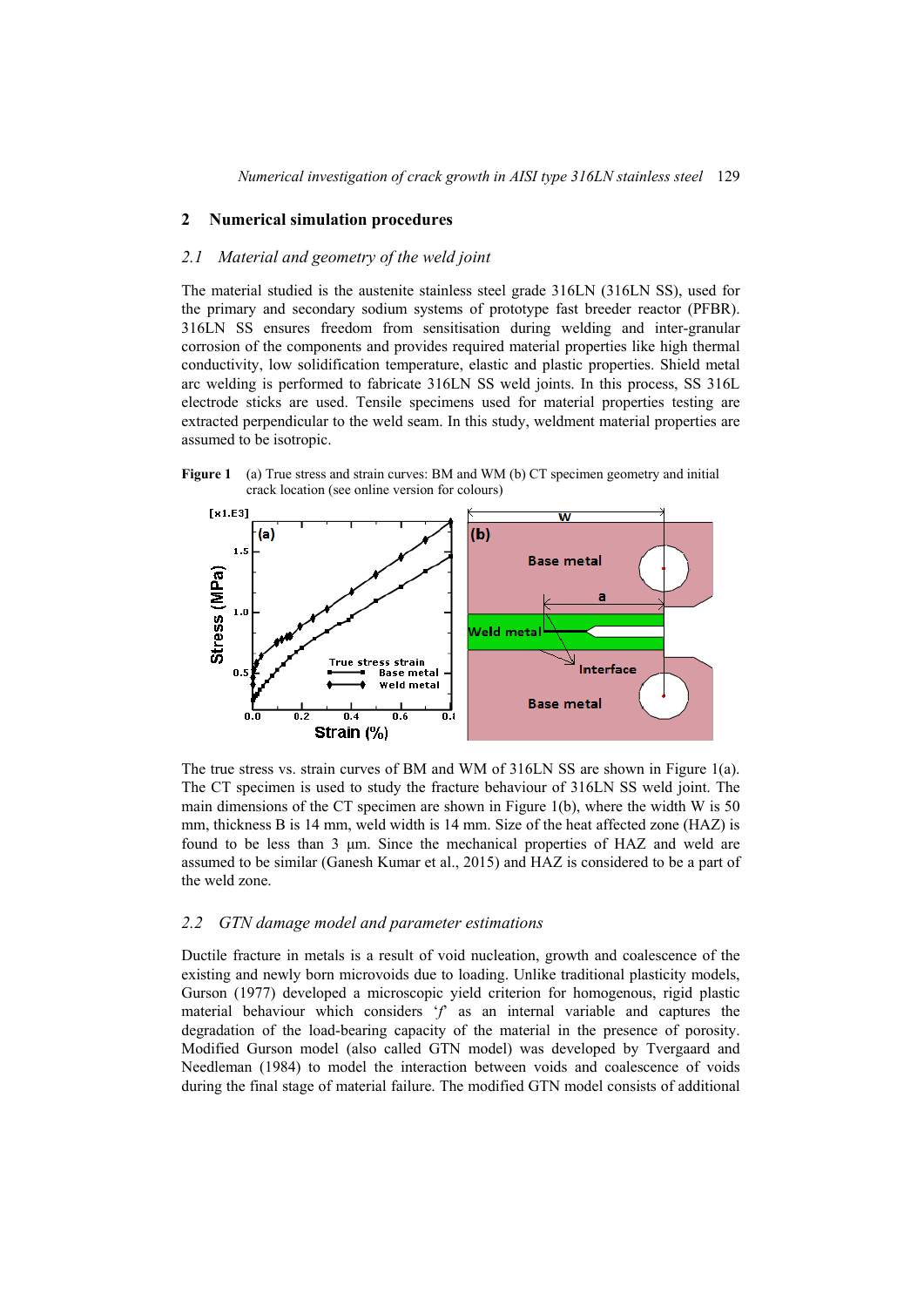parameters  $(q_1, q_2, q_3)$  and modified damage variable  $\hat{f}$ . The yield function of the GTN model is shown below:

$$
\phi(\sigma, f, \overline{\sigma}) = \frac{\sigma_{eq}^2}{\overline{\sigma}} + 2q_1 f^* \cdot \cosh\left(\frac{3}{2}q_2 \frac{\sigma_m}{\overline{\sigma}}\right) - 1 - (q_1 f^*)^2 = 0 \tag{1}
$$

with  $f^* = f$  for  $f \le f_c$ .

$$
= f_c + \frac{f_u^* - f_c}{f_f - f_c} \left( f - f_c \right) \text{ for } f > f_c \tag{2}
$$

where  $\sigma_{eq}$  is the von Mises equivalent stress,  $\sigma_m$  is the hydrostatic stress and  $\bar{\sigma}$  is the flow strength of the matrix material which is a function of the accumulated plastic strain. The constitutive model parameters  $q_1$ ,  $q_2$ , and  $q_3$  are introduced to consider the interaction between adjacent voids. These phenomenological-based parameters depend on the elastic-plastic properties of the material like strain hardening exponent and the yield stress. VVF (*f*) is the ratio of the volume of voids to the volume of the matrix material.  $f_0$ is the initial VVF of the material, and void nucleation happens when  $f$  reaches  $f_N$ . Both  $f_0$ and  $f_N$  parameters are determined based on the metallographic and fracture toughness analysis. Other void nucleation parameters are mean strain at nucleation  $\epsilon_n$  and corresponding standard deviation  $S_N$ . GTN model considers  $f^*$  over  $f$  to take into account the gradual loss of stress carrying capacity of the material due to void coalescence. When *f* reaches critical VVF *f<sup>c</sup>* , void coalescence happens in the materials, and material point loses its load bearing capacity fully, and when *f* reaches final volume fraction  $f_F$  or when  $f^* = f^*$  fracture occurs, where  $f^* = 1/q_1$ . Tvergaard and Needleman (1984) can be referred to explore the equations of the GTN model further. The GTN model is available in Abaqus explicit FEA and is widely used to simulate and predict the ductile fracture process (Wang et al., 2011; Qian Guo et al., 2015).

Among nine parameters of the GTN model parameters, for medium strength steel, GTN constitutive model parameters used by Faleskog et al. (1998) are  $q_1 = 1.5$ ,  $q_2 = 1$ and  $q_3 = 2.25$ . Void nucleation parameters  $\epsilon_n = 0.3$  and  $S_N = 0.1$  proposed by Kami et al. (2015) have been used in most investigations, and these values are used in this study. The damage parameters  $f_0$ ,  $f_N$ ,  $f_c$ , and  $f_F$  are typically evaluated by fitting numerical simulations and experimental results. The GTN model parameters for 316LN SS (BM) has been obtained from the literature (Wang et al., 2011). For welded 316LN SS, numerous sets of  $f_0$ ,  $f_N$ , and  $f_F$  are tried in the simulation process to fit the experimental material response of the tensile specimen and CT specimen. The experiments are carried at IGCAR. Fracture test on CT specimen is performed concerning ASTM E1820. The specimen is fatigue pre-cracked using the RUMUL machine. The fatigue crack tip is placed in the weld. During pre-cracking, the crack growth is monitored using magnification lens. The even growth on both sides is ensured by swap-over the specimen intermittently. The direct current potential drop (DCPD) values are measured before and after fatigue pre-cracking to validate visually observed crack growth in the specimen. The experimental data of the welds used in this work is not stress relieved. Tensile specimen and CT specimen are modelled using experiment specimen dimensions to perform FEA and element mesh size is selected based on the distance between inclusions called characteristic length (*lc*) for 316LN material (Besson et al., 2004). To start with, an initial set of GTN damage parameters are set to BM 316LN SS. The influence of each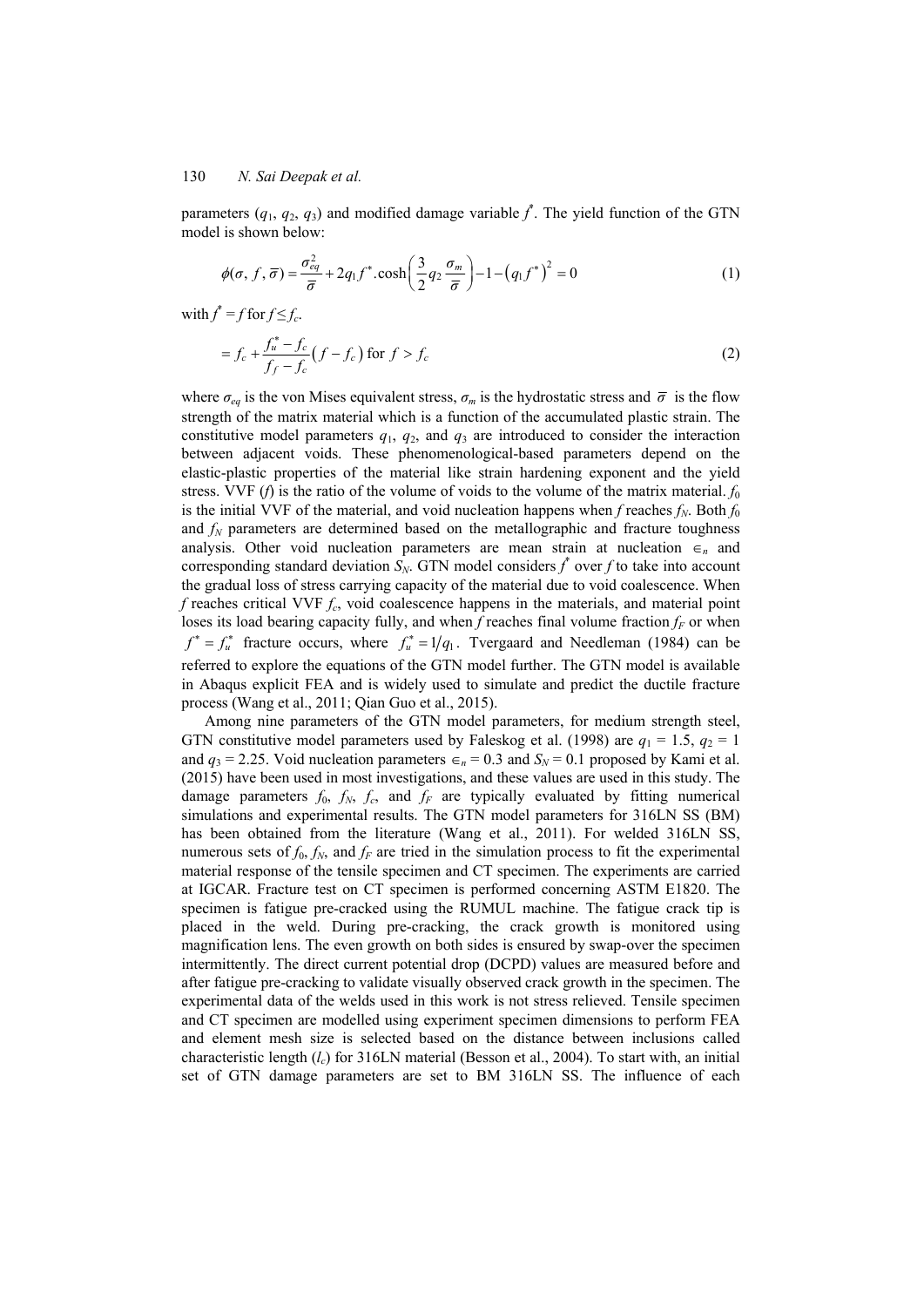parameter on the material behaviour of the specimen is studied. The influence of  $f_0$  is high on the response of the material to GTN damage model. In the process of finding GTN parameters like  $f_N, f_c$ , and  $f_F$ , etc., for WM, it is considered to change one parameter value each time and keep other GTN parameters unchanged. It is found that the simulated material response is almost identical and hence GTN damage parameters are dependent on each other (Chhibber et al., 2011). Hence various sets of  $f_c$  and  $f_N$  along with  $f_F$  are studied to match the material response of WM with experimental results of the tensile specimen and CT specimen. The finally determined GTN damage model parameters for BM and WM are listed in Table 1 and these parameters are used in the numerical simulation of CT specimens in Section 3.

**Table 1** GTN parameters of 316LN SS BM and WM

| Materials                                        | q <sub>1</sub> | $q_2$ | $q_3$            | Jо    | $\epsilon_n$ | $S_N$ | $f_N$  |      |  |
|--------------------------------------------------|----------------|-------|------------------|-------|--------------|-------|--------|------|--|
| Base metal 1.5 1 2.25 $1 \times 10^{-6}$ 0.3 0.1 |                |       |                  |       |              |       | 0.0055 | 0.05 |  |
| Weld metal                                       |                |       | $1.5 \t1 \t2.25$ | 0.001 | 0.3          | 0.1   | 0.008  | 0.05 |  |

# *2.3 Finite element model of 316LN SS weld joint*

Figure 2 shows the finite element model used in the analyses. Figure  $2(a)$  shows the mesh of the FE model and the loading, boundary conditions used in the analyses are shown in Figure 2(b). Abaqus FEA explicit solver is used to perform finite element calculations, and 2D plane strain elements with four-noded isoparametric formulation (CPE4R), reduced integration and nonlinear geometry are used. Loading pin is constraint from x-displacement and fixed end pin is constraint from x-displacement and y-displacement. Displacement control loading is performed on each specimen with load line displacement (*LLD*) movement equal to 9 mm which is applied at RP-1 as shown in Figure 2(b).





The actual crack growth path along the specimen thickness direction could not be obtained by the 2D analysis. It is found that the rectangular mesh element with aspect ratio equal to 2 (0.05  $\times$  0.1) near the crack growth area can simulate stable crack growth with reduced oscillations (Østby et al., 2007). Hence, the mesh size of aspect ratio 2 is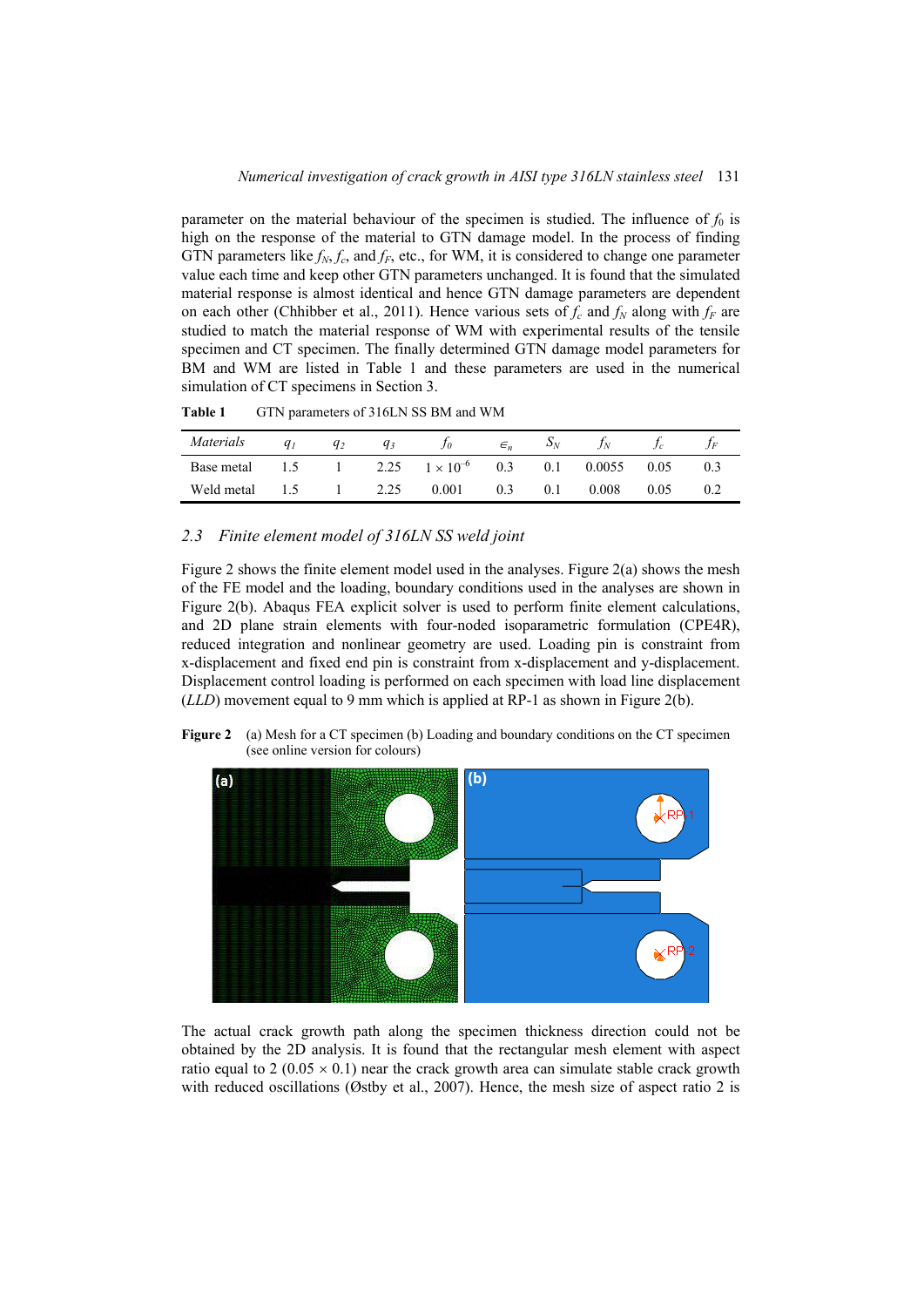maintained near the crack growth region. To understand the fracture behaviour of the welded joints, three numerical models with different crack locations on the CT specimen are used. All specimens have the same dimensions, the loading, and boundary conditions. It is to be noted that the straight interfaces are used to model the weld interfaces in the finite element models.

#### **3 Numerical simulation results**

#### *3.1 316LN SS weld joint with a central crack in WM*

The GTN parameters determined in the previous section are used to study the ductile crack growth initiation and propagation of welded 316LN SS using CT specimen of  $a/W = 0.5$ . The weld width is 14 mm with notch and pre-crack placed at the centre of the weld. Crack opening displacement (COD) is the distance measured between the two crack faces with an increase in applied displacement at the load pin as shown in Figure 3(a). Figure 3(a) also shows the elements reached  $f_F$  value near the crack front and these elements (also called stress free elements) explains the crack propagation phenomenon with applied displacement at the welded region using GTN damage model.

**Figure 3** (a) Shows the crack propagation in the CT specimen when *f* reaches  $f_F$  (b) Comparison of experimental and simulated curves force vs. COD curves (see online version for colours)



This phenomenon also gives us an easy way to calculate the change in crack length by measuring the distance from initial crack tip to the current element which reaches *fF*. The obtained load vs. COD is plotted and shown in Figure 3(b). Such numerically obtained load vs. COD is compared with experimental results performed at IGCAR. This comparison shows the elastic regions of the finite element curve and experimental curve are identical and plastic region of curves are not quite identical. More numerical studies and in-situ tests are required at several regions of the weld joints to predict the crack growth resistance close to experiments. Such agreement in trend between the simulated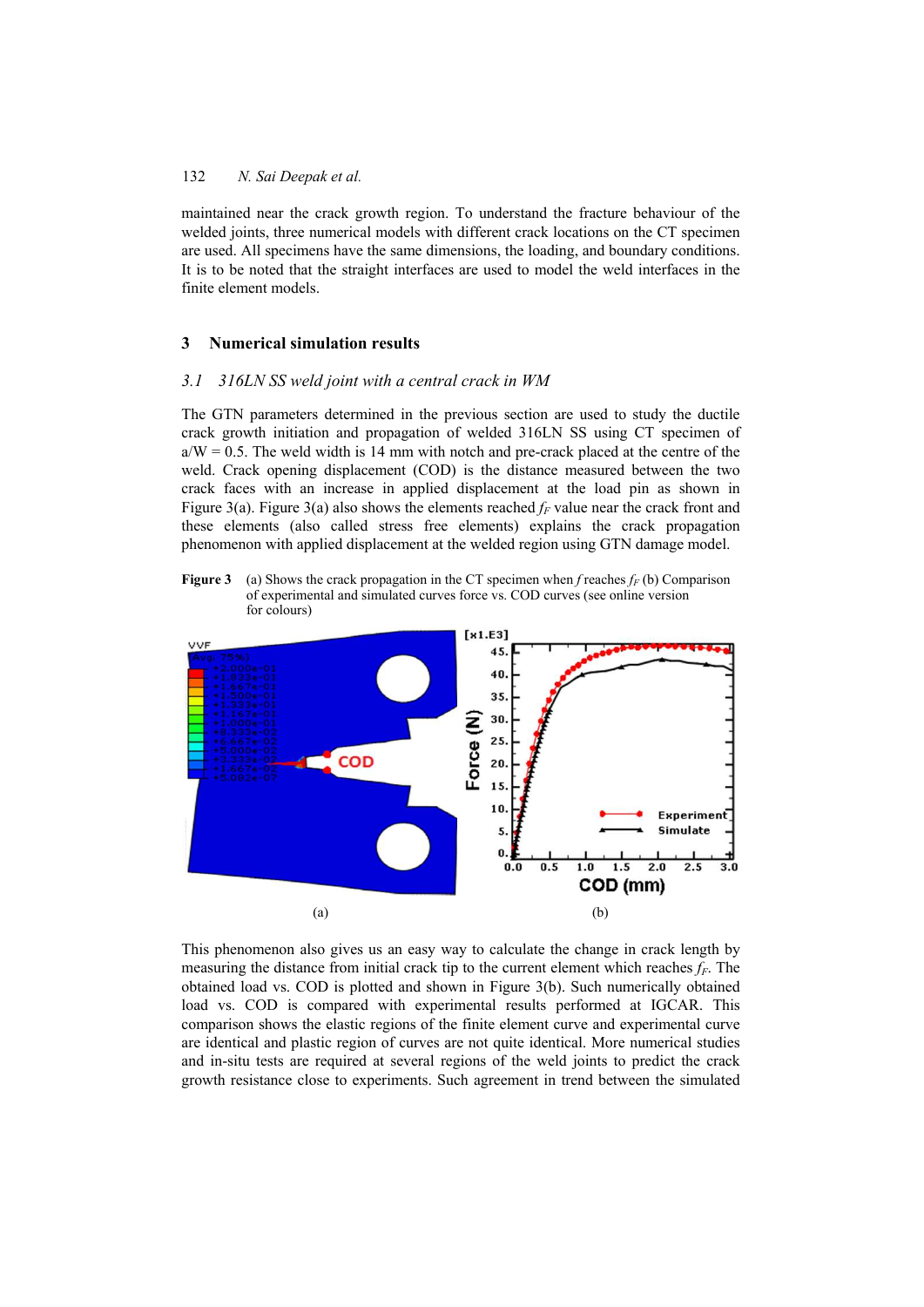and experimental results implies that the current set of GTN parameters for WM are acceptable and can be used for further prediction. Hence the evaluated GTN parameters are used for the further simulations on 316LN SS weld joints.

### *3.2 Ductile crack growth behaviour of weld joint with different crack locations*

This part discusses the ductile crack behaviour of the weld joint with  $a/W = 0.5$  for different crack locations by observing the load vs. COD. It includes one central crack, one interface crack and two near interface cracks. BM-WM interface means that the initial crack lies at the interface of BM and WM as shown in Figure 4(a). BM-BM/WM near interface crack means that the crack lies in BM and near to BM-WM interface and WM-WM/BM near interface crack means that crack lies in the WM, and near to WM WM-BM interface as shown in Figure 4(b) and Figure 4(c) respectively.

# *3.2.1 Load vs. COD for different crack location*

Specimens with different crack locations in the weld joint are shown in Figure 4. Load vs. COD curves for different crack locations are plotted and compared with WM central crack as shown in Figure 5. It is seen that the specimens with different crack locations have different load vs. COD curves and for crack locations other than WM central crack, have the very poor load-bearing capacity. The WM central crack is showing a stable crack growth propagation when compared to other crack location specimens. When COD at crack initiation obtained for different crack locations are compared, BM-WM interface crack fails very early when compared to cracks at other locations and the BM-BM/WM near interface crack shows failure much early than WM-WM/BM near interface crack.

**Figure 4** Specimen with different crack locations, (a) BM-WM (b) BM-BM/WM (c) WM-WM/BM



Different load vs. COD curves for the initial cracks at a different location in the weld joint may be caused by the different mechanical properties of the materials and mismatches in yield strength and plastic properties between different materials in the joint. The mismatches cause the difference in local crack tip stress and strain distribution between different materials and influences the local ductile damage and fracture process. Such mismatch influences the crack growth behaviour, and asymmetric stress and strain distribution at the crack tip can cause deviation in the crack growth path.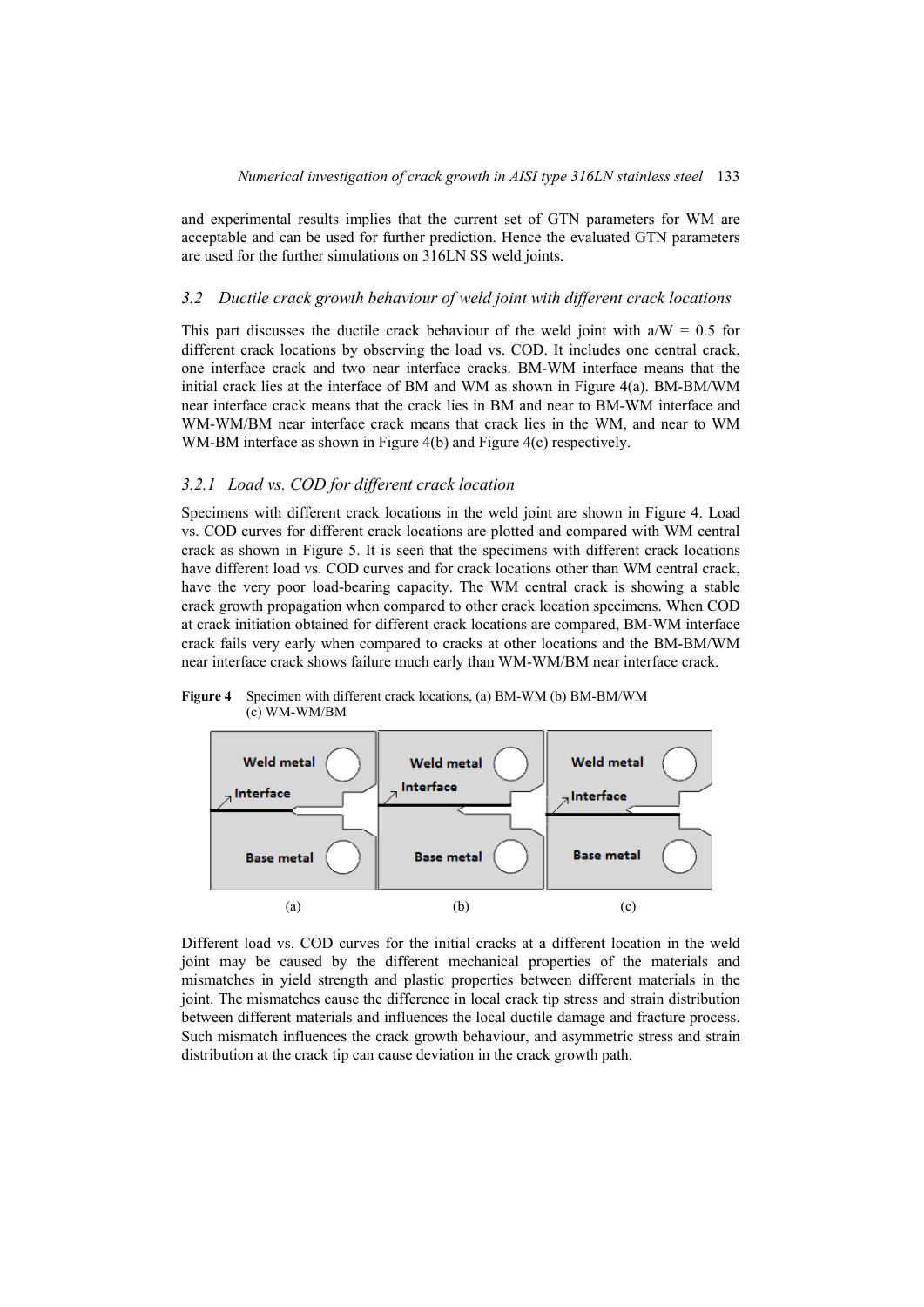**Figure 5** Load vs. COD for different crack locations



**Figure 6** COD vs. change in crack length s (Δa) for different crack locations



# *3.2.2 COD vs. Δa for different crack location*

COD vs. change in crack length (Δa) for different crack locations are plotted and shown in Figure 6. It is seen that different crack locations highly affect the crack growth path and final crack length. It is also seen that crack initiation happens at different COD values. BM-WM interface crack initiates at  $\text{COD} = 0.491$  mm, and the crack length is very high. Compared to other crack location, the reduction in the slope instigated by BM-WM interface crack is high. For BM-BM/WM and WM-WM/BM near interface cracks, initiation occurs at  $\text{COD} = 0.81 \text{ mm}$ ,  $\text{COD} = 1.17023 \text{ mm}$  respectively and for WM central crack, crack initiation occurs at COD = 0.94 mm.

From the graph, the slope and variation in crack growth of the WM-WM/BM near interface crack are compared with WM central crack. It is observed that the slope of these two specimens is not affected by the crack location. It is also seen that the crack path of WM-WM/BM deviates from WM central crack. Such deviation happens when the crack moves across the interface and starts growing inside the BM and hence had increased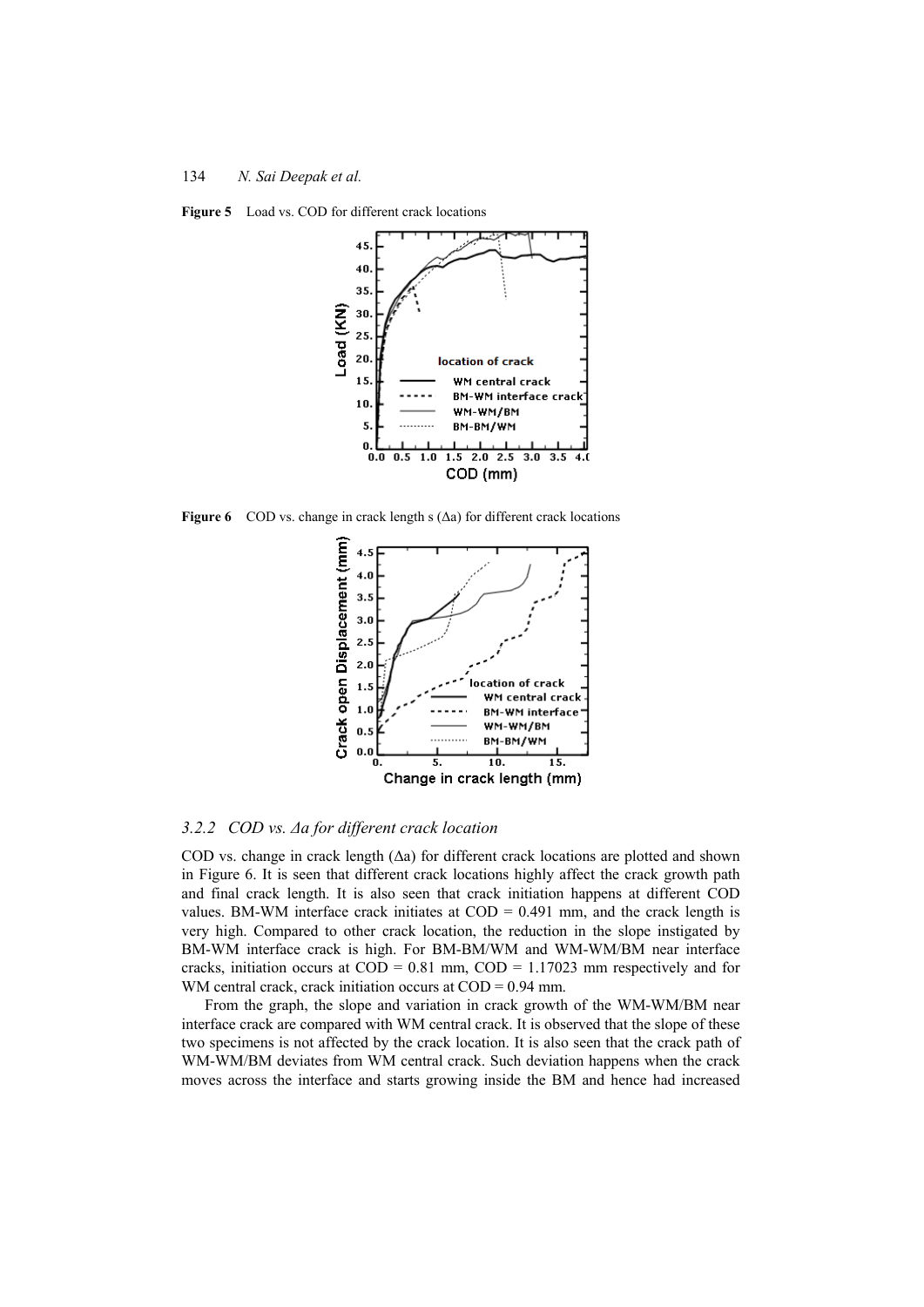crack length Δa equal to 12.487 mm when compared to WM central crack whose crack length Δa is 6.454 mm. The BM-BM/WM near interface crack growth length Δa is equal to 9.307 mm. It is observed that crack tip deformation, damage and cracks path can be investigated to examine the change in crack length  $(\Delta a)$  and load-bearing capacity for different crack location. Such observation is further investigated and discussed in following Section 4.

### **4 Discussion**

# *4.1 Crack tip deformation, damage and crack growth path of 316LN SS for different crack locations*

Crack tip deformation, damage and crack growth path are examined to explain the difference in load vs. COD curves and COD vs. change in crack length (Δa) curves at different crack locations. To examine crack tip deformation, damage and crack growth path in the weld joint, the equivalent plastic strain (PEEQ) and VVF distributions at different displacements levels are studied for the interface crack and near interface cracks. Equivalent plastic strain (PEEQ) is defined as the history dependent accumulated plastic strain and its contours reflect the local plastic deformation at the crack tip. VVF contours show the damage distribution in the materials with an increase in load.  $LLD_1$  represents the displacement of load pins at crack initiation and  $LLD_2$  represents the displacement of load pins when it is equal to 9 mm. Figure 7(a), 7(c) and 7(e) represent PEEQ contours at  $LLD_1$  and Figure 7(b), 7(e) and 7(f) represent VVF contours at  $LLD_2$ . The PEEQ and VVF contours shown in Figure  $7(a)$  and  $7(b)$  correspond to BM-WM interface crack at two different displacement levels. From Figure 7(a), it is seen that the distribution of PEEQ is asymmetric ahead of the crack tip at  $LLD_1 = 1.432$  mm, and when the displacement is increased to  $LLD<sub>2</sub>$  it is found from Figure 7(b) that the crack length Δa reaches 17.3 mm. The asymmetrical distribution of PEEQ and crack damage induces the crack growth path to be strictly into the BM, nearly straight, and parallel along the initial crack plane.

The distribution of PEEQ and VVF contours for the case of BM-BM/WM interface cracks at two displacements levels are shown in Figure 7(c) and 7(d). The distribution of PEEQ of the specimen is also asymmetric as shown in Figure 7(c), and plastic deformation mainly occurs in the BM. Figure 7(d) shows that the damage and crack growth also mainly takes place in the BM and the crack growth path is almost inside the BM but did not cross the interface and into the WM. It is seen that when the displacement is changed from  $LLD_1 = 2.166$  mm to  $LLD_2$ , the crack growth  $\Delta a$  in BM-BM/WM interface reaches 9.307 mm. The distribution of PEEQ and VVF contours for the case of WM-WM/BM near interface crack at two different load level as shown in Figure 7(e) and Figure 7(f). The distribution of PEEQ is also asymmetric, and plastic deformation tends to develop towards BM as shown in Figure 7(e). Figure 7(f) shows that damage and crack growth take place initially in the WM. When the displacement  $LLD_1 = 2.879$  mm and increases to  $LLD_2$ , the crack growth length reaches 12.487 mm, and the crack growth path crosses the interface and significantly deviates from WM into the BM causing damage to the BM. Table 1 shows the value of  $f_F$  for WM and BM to be 0.2 and 0.3 respectively, and Figure 7(f) shows the deviation of the crack path from WM to BM when the value of  $f_F$  changes from 0.2 to 0.3.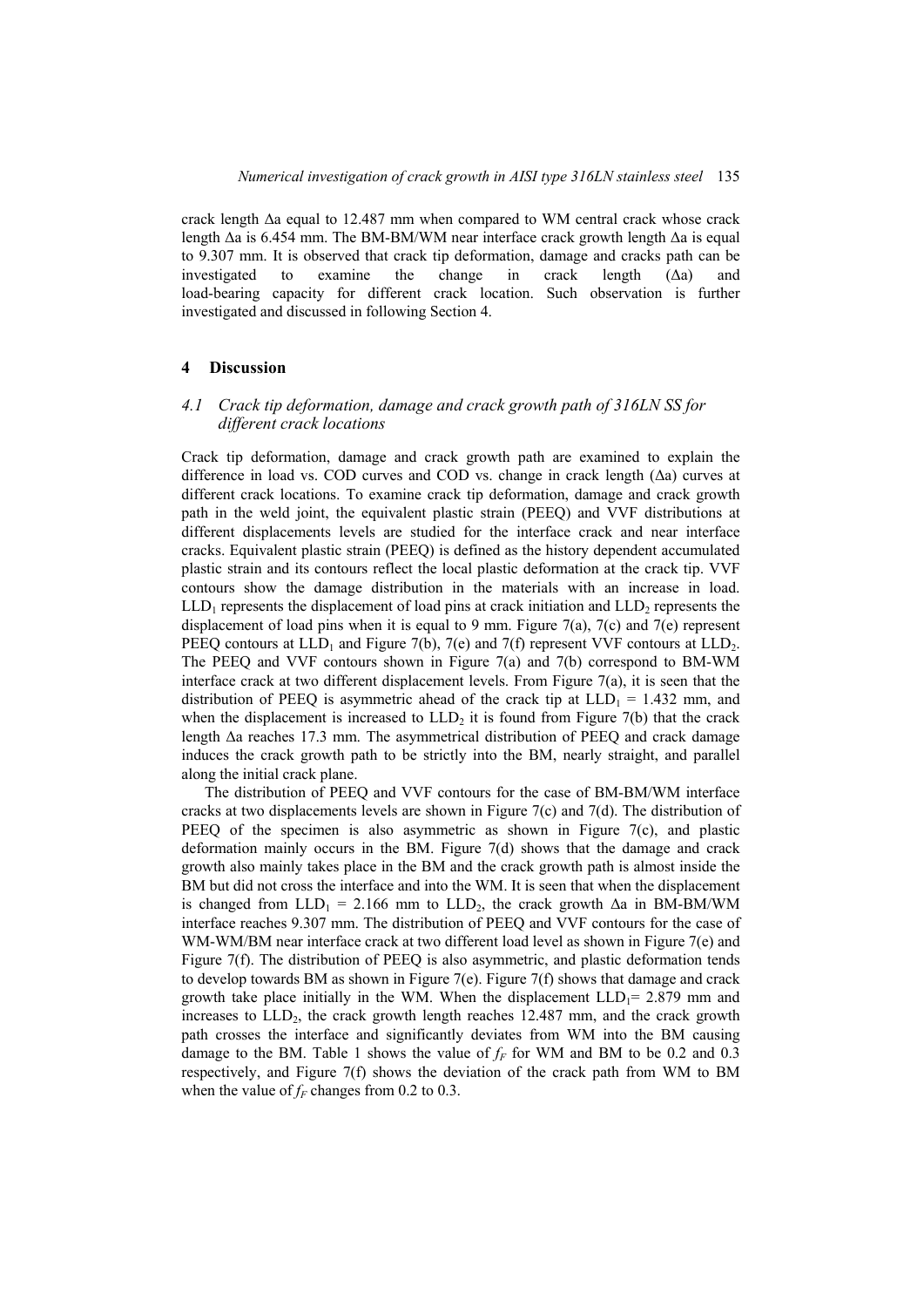

**Figure 7** Shows the distribution of equivalent plastic strain and VVF for (a)–(b) BM-WM interface crack (c)–(d) BM-BM/WM near interface crack (e)–(f) WM-WM/BM near interface crack (see online version for colours)

The yield stress of the BM is 210 MPa, and the WM is 410 MPa. The above results show that the crack tip deformation, damage, and crack path occur in the material with lower yield stress between the two materials of the interface. Maximum stress triaxiality observed at the crack tip also deviates crack path from the initial crack plane. BM-BM/WM near interface crack shows the deviation of the crack plane from the initial crack plane. Hence the interface crack and near interface crack growth of 316LN SS weld joint always move along the maximum stress triaxiality and into a low yield stress material.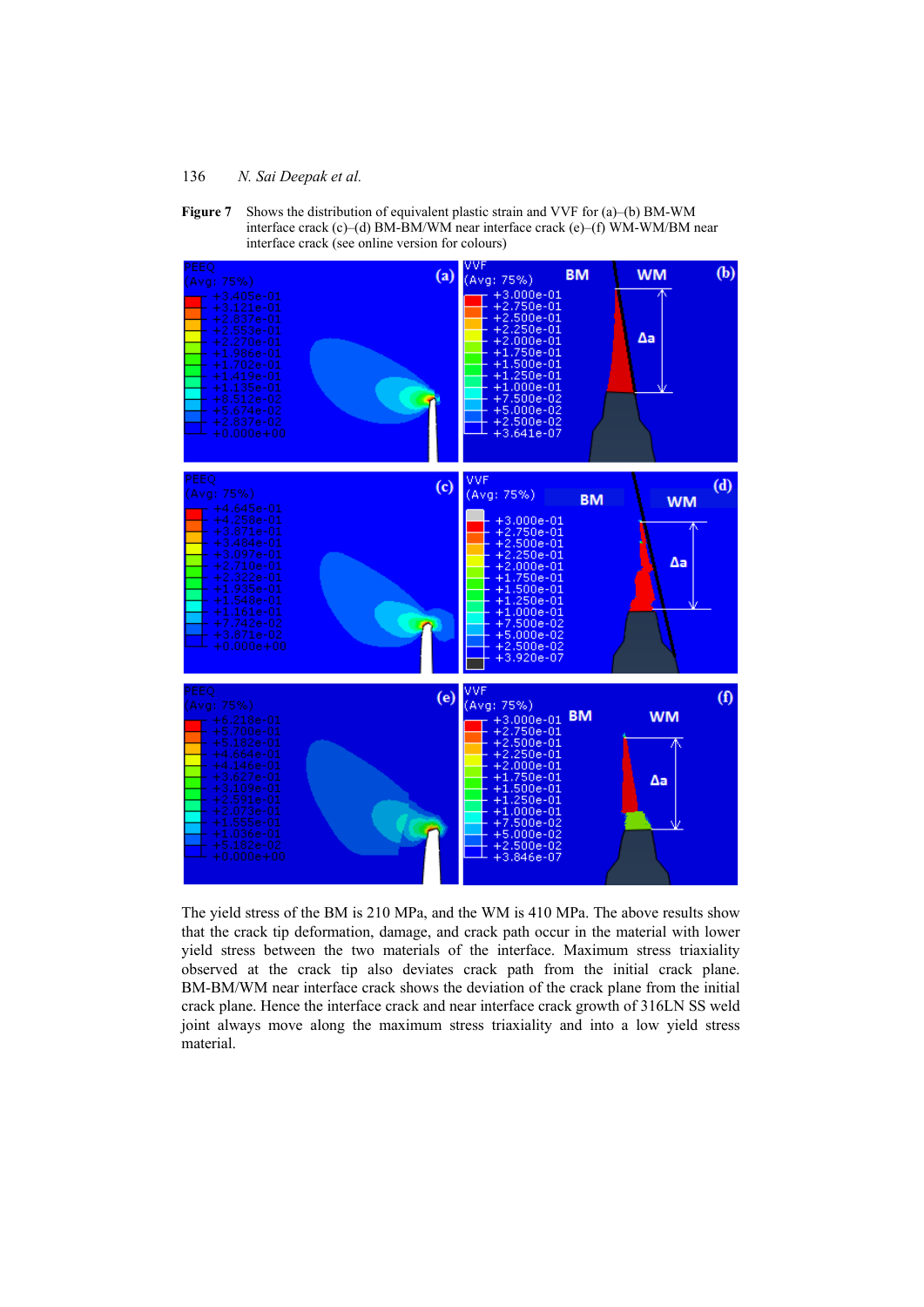For interface crack, the damage happened only in the BM which is having low yield stress, and specimen failed very early with maximum crack length and minimum plastic deformation when compared to other crack locations. In WM central crack and WM-WM/BM near interface crack, the crack propagates initially in the WM, and their crack paths are identical. In WM-WM/BM, crack deviated into the BM of the interface and hence has higher crack length compared to central crack with maximum plastic deformation. In BM-BM/WM near interface crack, the crack path is into the BM and did not cross the interface. Since the crack path deviates towards the interface, the crack length is less when compared to BM-WM interface crack.

#### *4.2 Comparison of J-Δa resistance curve of 316LN SS with other weld joints*

In previous sections, we have done a detailed study on 316LN SS weld joint to predict the crack propagation behaviour. Hence 316LN SS weld joint can be compared with other weld joints to predict the applicability of different weld joints at various requirements. To compare different material weld joints at elastic plastic regions, we need to evaluate *J*-Δa resistance curves. *J*-Δa resistance curve represents the rate of change of net potential energy with respect to crack advance for a material with an elastic-plastic response. A brief description on evaluating *J*-Δa resistance curve is included in Appendix 1 and is used to determine *J*-Δa resistance curve of 316LN SS weld joint. This curve is compared with *J*-Δa resistance curve of SA 333 Gr.6 carbon steel, SS 309L, SS L308 and S355L. SA 333 Gr.6 carbon steel is used in the primary heat transport (PHT) piping of Indian pressurised heavy water reactor (PHWR), and numerically evaluated resistance curve is taken from Chhibber et al. (2011). SS 309L is an austenite stainless steel alloy used for its excellent oxidation resistance, creep resistance and high-temperature strength as a buttering material. SS 308L is a weld filler material which is ideal for welding types 304L, 321 and 347 stainless steel. Its composition is similar to SS 308 except the carbon content is held at 0.03%. Such composition reduces the possibility of intergranular carbide precipitation. Numerically evaluated *J*-Δa resistance curve for SS 308L and SS 309L is taken from dissertation report (Praveen Kumar, 2008). S355NL is a structural steel, and its weldments are used widely in building the wind-powered tower tube or the floating support structures for offshore wind turbines and its numerically evaluated resistance curve is taken from Tu et al. (2012). In this paper, numerical evaluation of *J*-Δa resistance curve for all weld joints is performed using experimental procedure specified in various versions of ASTM E1820.

*J*-Δa resistance curves of weld joints made of 316LN SS, SA333 Gr.6, SS 309L, SS 308L and S355NL are compared and shown in Figure 8. The change in crack length (Δa) is truncated to 2.5 mm to compare the *J* value at crack initiation and initial slope of *J*-Δa between different material weld joints. From the graph, 316LN SS weld joint *J* value at crack initiation and initial slope of the curve is nearly same as weld joint SA 333 Gr.6, but the area under *J*-Δa resistance curve is high for 316LN SS weld joint. Hence energy required to propagate crack to  $\Delta a = 2.5$  mm is high for 316LN SS weld joint. Moreover, SS 309L and SS 308L stainless steel material almost exhibit similar crack growth resistance behaviour for a given change in crack length. From the graph, S355NL has very less crack growth resistance. Hence from this study, the crack growth resistance of 316LN SS is higher than other material weld joints.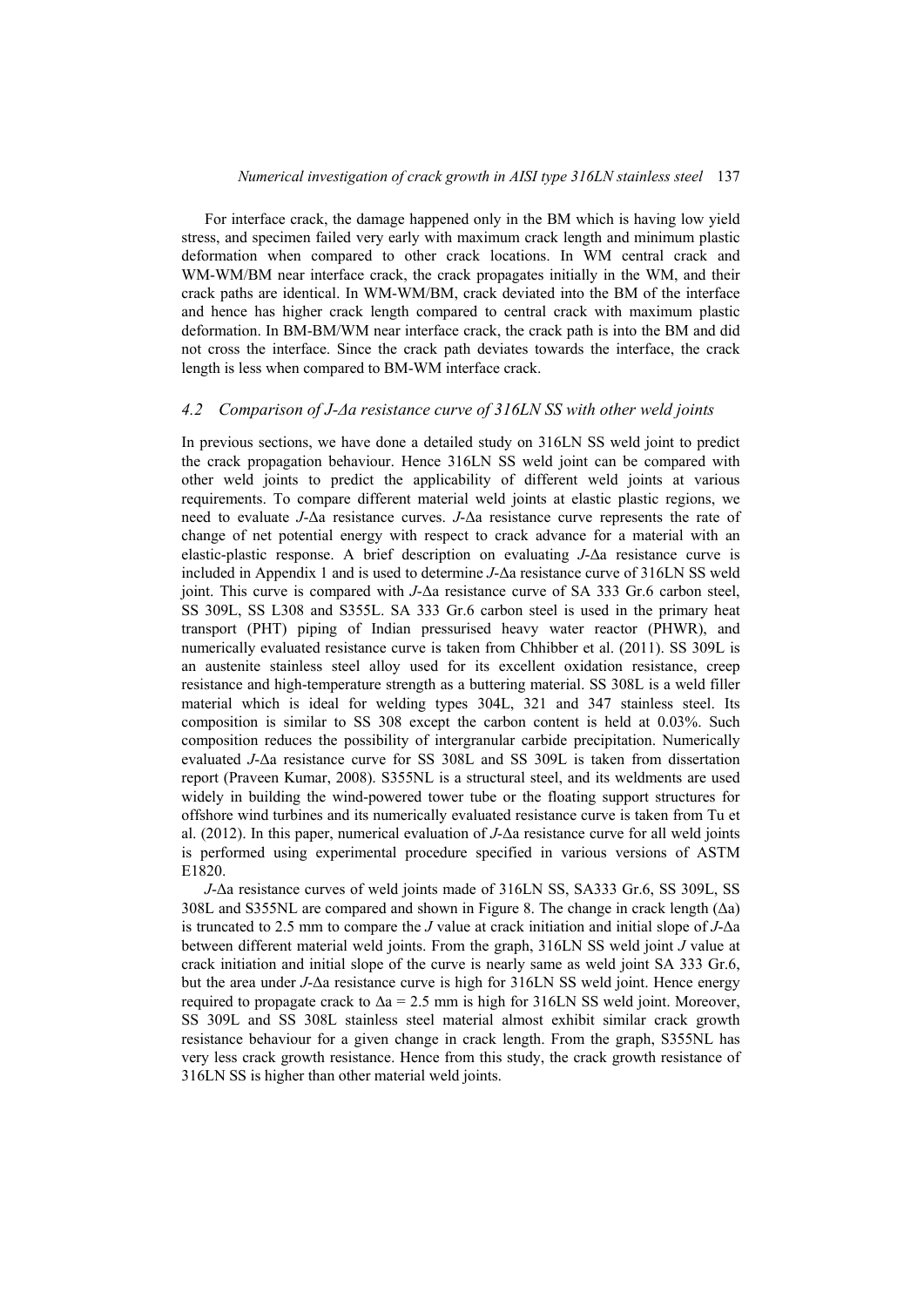

**Figure 8** Comparison of *J*-Δa resistance curves of 316LN SS and other similar metal welded joints

#### **5 Conclusions**

A finite element analysis is performed on the CT specimen made of 316LN SS BM and WMs to predict the specimen behaviour for various crack geometries in CT specimens. Geometric parameters like different crack locations within the WM specimens are used to predict and study the fracture behaviour of the weld joint. GTN damage model is used to predict the material response in the numerical simulations.

GTN parameters for WM are found numerically from tensile and CT specimens and verified with experimental results by comparing load vs. COD curves of CT specimen with experimental results. This general agreement implies that the current set of GTN parameters for WM can be used for further predictions. It is possible to have more than one set of GTN damage parameters to predict the material behaviour of the weld joint 316LN SS.

Load vs. COD curves for the different crack location are compared, and it is seen that crack behaviour is completely dependent on initial crack location along the width of the weld and central crack is more stable compared to interface cracks and near interface cracks. The crack lying at the interface is very unstable and grows fast with a small change in loads when compared with near interface cracks and central cracks. Near interface cracks deviate from the initial crack plane but cross the interface depending on yield stress of both the materials at the interface. Therefore, it is concluded that interface cracks tend to always grow into the soft material and near interface crack tends to lean towards the soft material side following the maximum stress triaxiality and grows across the interface and into the soft material.

The COD vs. change in crack length  $(\Delta a)$  curves for the different crack location is compared to examine individual crack growth behaviour with applied loads. It is observed that the interface crack has highest crack growth and the central crack has minimum crack growth. By observing near interface crack propagation behaviour, crack initiation also affects the change in crack length  $(\Delta a)$ . It is also observed that micromechanical model like GTN model is successful in predicting the fracture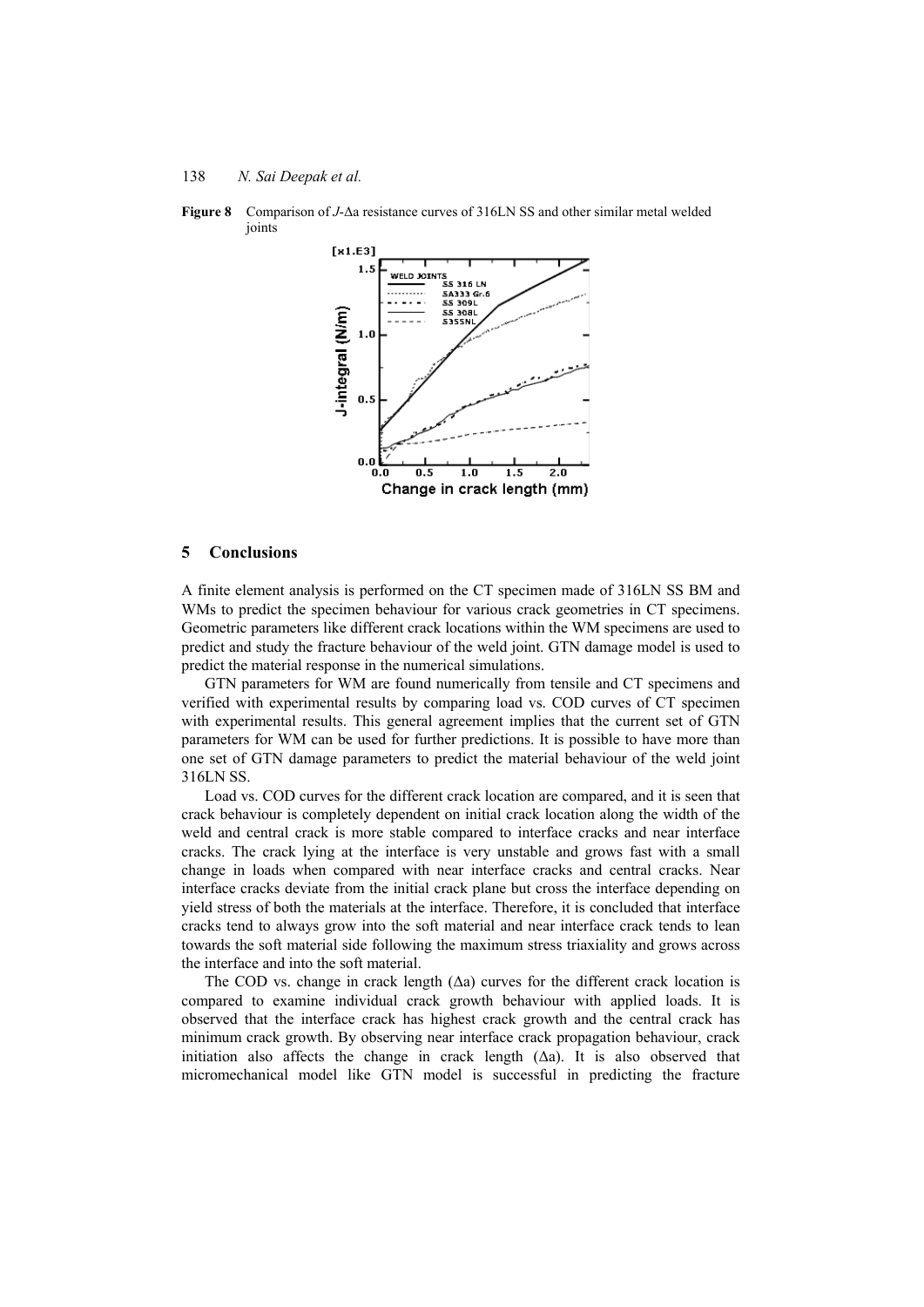behaviour of the material weld joint by considering the local phenomenon happening at the failure. Hence micromechanical models can provide more information about crack initiation, crack growth path, failure of the specimen independent of the geometry and loading constraints.

Different material weld joints are compared with 316LN SS using numerically obtained *J*-Δa resistance curves evaluated using an experimental procedure to predict the applicability for various requirements. The choice of material for weld joint is highly dependent on the application. The fracture toughness observed in 316LN SS is very high and hence this material is chosen as a primary material in designing nuclear power plants. Better procedures like energy domain integral (Shih et al., 1986; Moran and Shih, 1987) and virtual crack extension methodologies (DeLorenzi, 1982) can be used to evaluate fracture toughness of the welded specimens using FEM analysis. Such procedures can be used to construct fracture resistance curves and compared with numerically evaluated fracture resistance curves using ASTM procedures to observe differences between the curves, if any.

## **References**

Besson, J. et al. (2004) *Local Approach to Fracture*, p.298, Ecole des Mines de Paris, Paris.

- Betegón, C. and Peñuelas, I. (2006) 'A constraint based parameter for quantifying the crack tip stress fields in welded joints', *Engineering Fracture Mechanics*, Vol. 73, No. 13, pp.1865–1877.
- Chhibber, R., Biswas, P., Arora, N., Gupta, S.R. and Dutta, B.K. (2011) 'Micromechanical modelling of weldments using GTN model', *International Journal of Fracture*, Vol. 167, No. 1, pp.71–82.
- Clausmeyer, H., Kussmaul, K. and Roos, E. (1991) 'Influence of stress state on the failure behaviour of cracked components made of steel', *Appl. Mech. Rev.*, Vol. 44, No. 2, p.77.
- DeLorenzi, H.G. (1982) 'On the energy release rate and the J-integral for 3D crack configurations', *International Journal of Fracture*, Vol. 19, No. 3, pp.183–193.
- Faleskog, J., Gao, X. and Shih, C.F. (1998) 'Cell model for nonlinear fracture analysis I. Micromechanics calibration', *International Journal of Fracture*, Vol. 89, No. 4, pp.355–373.
- Ganesh Kumar, J., Vijayanand, V.D., Nandagopal, M. and Laha, K. (2015) 'Evaluation of variation of tensile strength across 316LN stainless steel weld joint using automated ball indentation technique', *Materials at High Temperatures*, Vol. 32, No. 6, pp.619–626.
- Giglio, M., Fossati, M., Lumassi, D. and Manes, A. (2013) 'Use of numerical simulations in damage assessment due to high velocity impacts', *International Journal of Materials and Structural Integrity*, Vol. 7, No. 4, pp.215–231.
- Gurson, A.L. (1977) 'Continuum theory of ductile rupture by void nucleation and growth: part I yield criteria and flow rules for porous ductile media', *Journal of Engineering Materials and Technology*, Vol. 99, No. 1, pp.2–15
- Hutchinson, J.W. (1968) 'Singular behaviour at the end of a tensile crack in a hardening material', *Journal of the Mechanics and Physics of Solids*, Vol. 16, No. 1, pp.13–31.
- Kami, A., Dariani, B.M., Vanini, A.S., Comsa, D.S. and Banabic, D. (2015) 'Numerical determination of the forming limit curves of anisotropic sheet metals using GTN damage model', *Journal of Materials Processing Technology*, Vol. 216, pp.472–483.
- Kirk, M.T. and Dodds, R.H. (1993) 'The influence of weld strength mismatch on crack-tip constraint in single edge notch bend specimens', *International Journal of Fracture*, Vol. 63, No. 4, pp.297–316.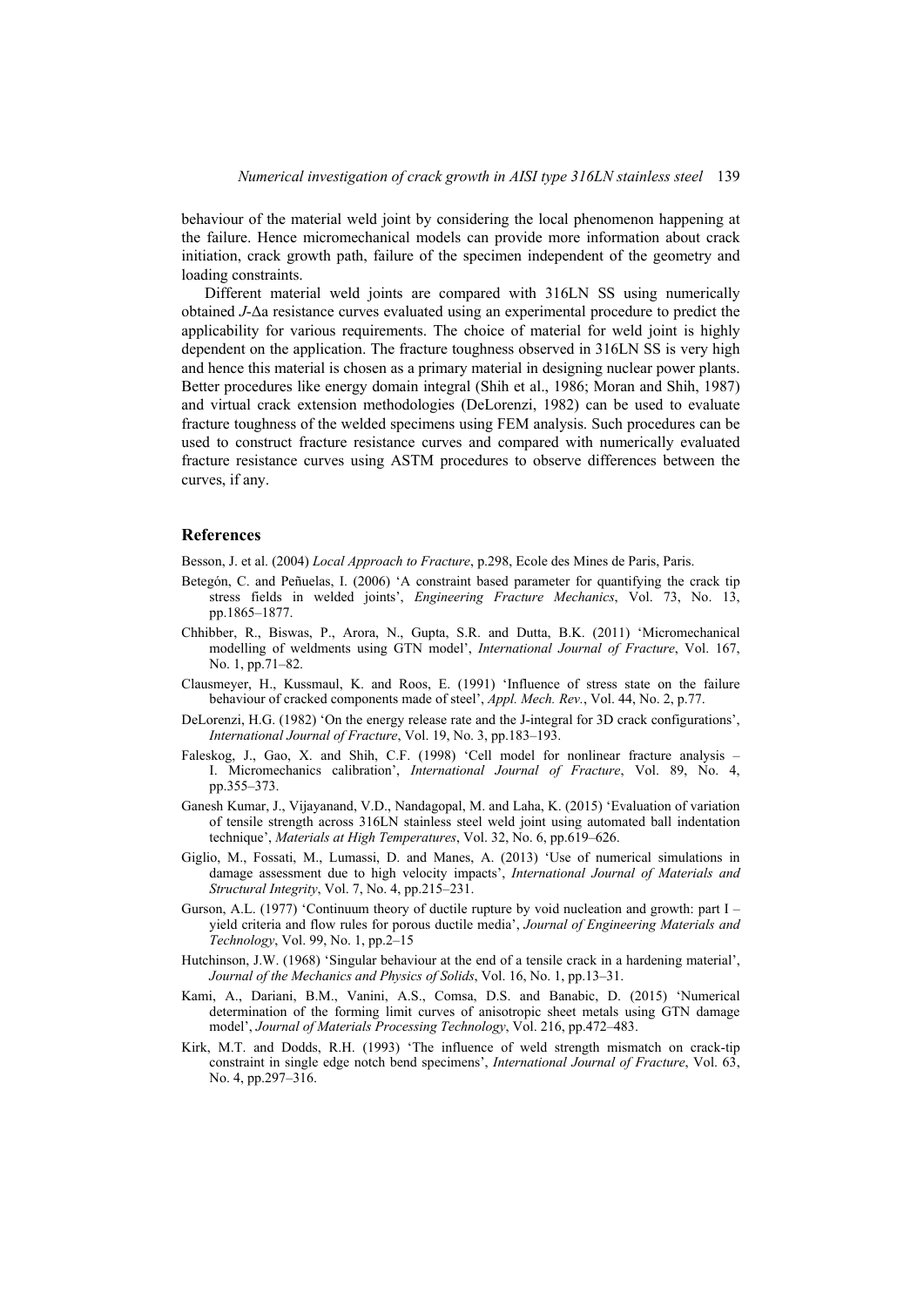- Kocak, M. and Es-Souni, M. (1989) 'Microstructure and weld metal matching effects on heat affected zone toughness', *Proc. 8th Intn. Conference, Offshore Mechanics & Arctic Engng*, Vol. III, p.623.
- Kumar, P. (2014) 'An overview of welding and fabrication aspects during manufacture of nuclear reactor components for 500 MWe prototype fast breeder reactor', *Nucl. India*, Vol. 56, Nos. 1–3, pp.1–14.
- Kumar, V., German, M.D. and Shih, C.F. (1981) *Engineering Approach for Elastic-Plastic Fracture Analysis (No. EPRI-NP-1931)*, Corporate Research and Development Dept., General Electric Co., Schenectady, NY, USA.
- Michiba, K., Hiramatsu, H., Hasegawa, H., Matsumara, H. and Toyoda, M. (1994) 'An experimental study on the behaviour of stable crack growth in heterogeneity', in *Proceedings of the 2nd Workshop on Constraint Effects on the Structural Performance of Welded Joints*, Osaka University.
- Moran, B. and Shih, C.F. (1987) 'A general treatment of crack tip contour integrals', *International Journal of Fracture*, Vol. 35, No. 4, pp.295–310.
- Muránsky, O., Hamelin, C.J., Patel, V.I., Luzin, V. and Braham, C. (2015) 'The influence of constitutive material models on accumulated plastic strain in finite element weld analyses', *International Journal of Solids and Structures*, September, Vols. 69–70, pp.518–530.
- Nègre, P., Steglich, D. and Brocks, W. (2005) 'Crack extension at an interface: prediction of fracture toughness and simulation of crack path deviation', *International Journal of Fracture*, Vol. 134, No. 3, pp.209–229.
- O'dowd, N.P. and Shih, C.F. (1991) 'Family of crack-tip fields characterized by a triaxiality parameter – I. Structure of fields', *Journal of the Mechanics and Physics of Solids*, Vol. 39, No. 8, pp.989–1015.
- O'dowd, N.P. and Shih, C.F. (1992) 'Family of crack-tip fields characterized by a triaxiality parameter – II. Fracture applications', *Journal of the Mechanics and Physics of Solids*, Vol. 40, No. 5, pp.939–963.
- Østby, E., Thaulow, C. and Zhang, Z.L. (2007) 'Numerical simulations of specimen size and mismatch effects in ductile crack growth – part I: tearing resistance and crack growth paths', *Engineering Fracture Mechanics*, Vol. 74, No. 11, pp.1770–1792.
- Praveen Kumar, P. (2008) *Determination of Fracture Characteristics of Nuclear Weld Using Modified GTN Model*, Master's Degree thesis, Thapar University [online] http://dspace.thapar. edu:8080/jspui/handle/10266/679 (accessed 1 September 2017).
- Qian Guo, Q., Lu, F., Cui, H., Yang, R., Liu, X. and Tang, X. (2015) 'Modelling the crack propagation behavior in 9Cr/CrMoV welds', *Journal of Materials Processing Technology*, December, Vol. 226, pp.125–133.
- R6 (1998) *Assessment of the Integrity of Structural Containing Defects*, British Energy, R/H/R6 Revision 3.
- Rakin, M., Gubeljak, N., Dobrojević, M. and Sedmak, A. (2008) 'Modelling of ductile fracture initiation in strength mismatched welded joint', *Engineering Fracture Mechanics*, Vol. 75, No. 11, pp.3499–3510.
- Rice, J. and Rosengren, G.F. (1968) 'Plane strain deformation near a crack tip in a power-law hardening material', *Journal of the Mechanics and Physics of Solids*, Vol. 16, No. 1, pp.1–12.
- Rice, J.R., Paris, P.C. and Merkle, J.G. (1973) 'Some further results of J-integral analysis and estimates', *ASTM STP 536*, pp.231–245, American Society for Testing and Materials, Philadelphia, PA.
- Rousselier, G. (1987) 'Ductile fracture models and their potential in local approach of fracture', *Nuclear Engineering and Design*, Vol. 105, No. 1, pp.97–111.
- Samal, M.K., Balani, K., Seidenfuss, M. and Roos, E. (2009) 'An experimental and numerical investigation of fracture resistance behaviour of a dissimilar metal welded joint', *Proceedings of the Institution of Mechanical Engineers, Part C: Journal of Mechanical Engineering Science*, Vol. 223, No. 7, pp.1507–1523.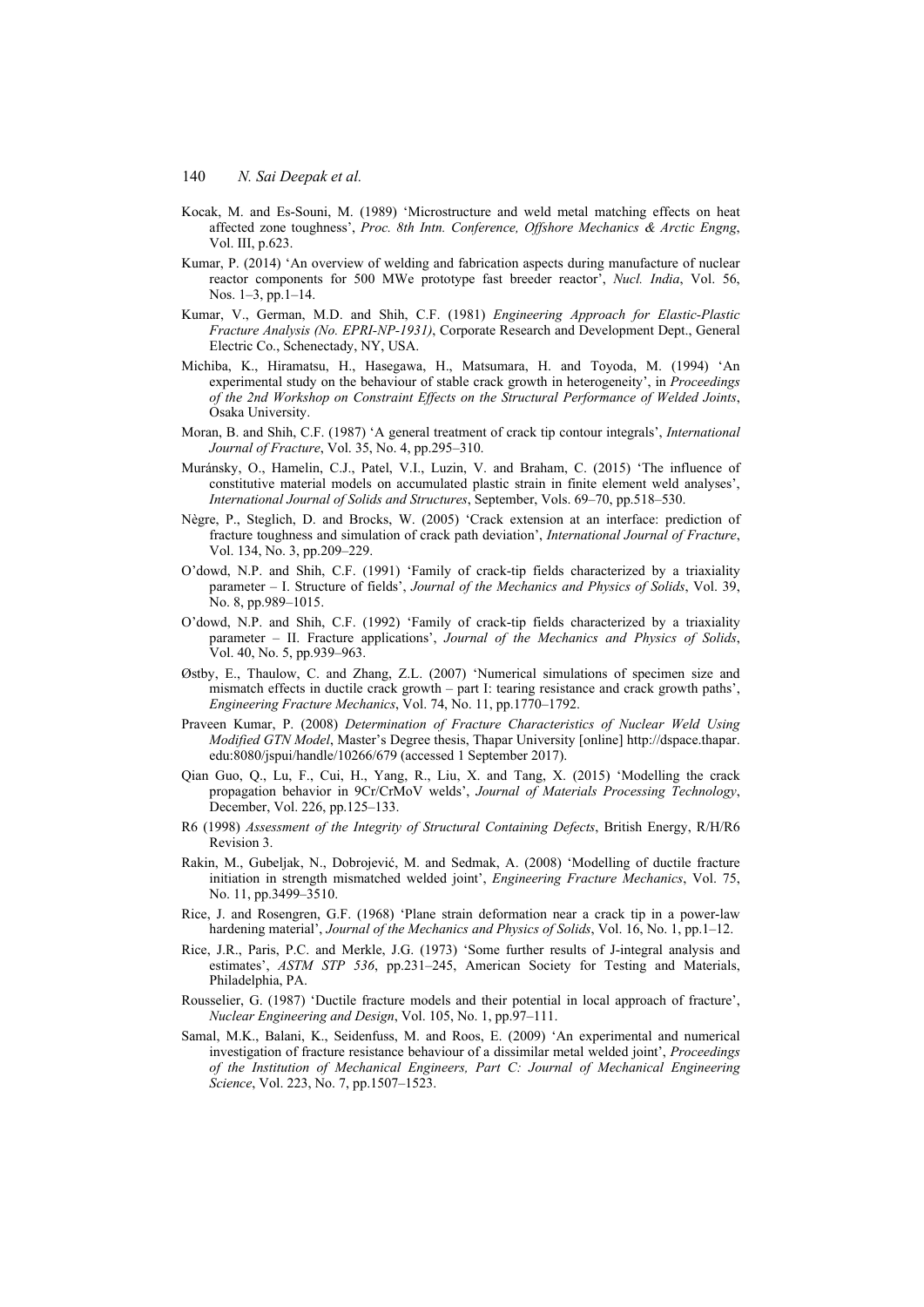- Schuler, X., Blind, D., Eisele, U., Herter, K.H. and Stoppler, W. (1994) 'Fracture mechanics evaluation of cracked components with consideration of multiaxiality of stress state', *Nuclear Engineering and Design*, Vol. 151, Nos. 2–3, pp.291–305.
- Shih, C.F., Moran, B. and Nakamura, T. (1986) 'Energy release rate along a three-dimensional crack front in a thermally stressed body', *International Journal of Fracture*, Vol. 30, No. 2, pp.79–102.
- Standard, A.S.T.M. (2001) *Standard Test Method for Measurement of Fracture Toughness*, ASTM, E1820-01, pp.1–46.
- Tu, H., Schmauder, S. and Weber, U. (2012) 'Numerical study of electron beam welded butt joints with the GTN model', *Computational Mechanics*, Vol. 50, No. 2, pp.1–11.
- Tvergaard, V. and Needleman, A. (1984) 'Analysis of the cup-cone fracture in a round tensile bar', *Acta Metallurgica*, Vol. 32, No. 1, pp.157–169.
- Vijayanand, V.D., Kumar, J.G., Parida, P.K., Ganesan, V. and Laha, K. (2017) 'Studies on creep deformation and rupture behavior of 316LN SS multi-pass weld joints fabricated with two different electrode sizes', *Metallurgical and Materials Transactions A*, Vol. 48, No. 2, pp.706–721.
- Wang, H.T., Wang, G.Z., Xuan, F.Z. and Tu, S.T. (2011) 'Numerical investigation of ductile crack growth behavior in a dissimilar metal welded joint', *Nuclear Engineering and Design*, Vol. 241, No. 8, pp.3234–3243.
- Williams, M.L. (1957) 'The bending stress distribution at the base of a stationary crack', *J. Appl. Mech.*, Vol. 24, pp.109–114.
- Zhang, Z.L., Hauge, M. and Thaulow, C. (1996) 'Two-parameter characterization of the near tip stress fields for a bi-material elastic-plastic interface crack', *International Journal of Fracture*, Vol. 79, No. 1, pp.65–83.
- Zhang, Z.L., Hauge, M. and Thaulow, C. (1997a) 'The effect of T stress on the near tip stress field of an elastic-plastic interface crack', in *ICF 9*, Sydney, Australia.
- Zhang, Z.L., Thaulow, C. and Hauge, M. (1997b) 'Effects of crack size and weld metal mismatch on the has cleavage toughness of wide plates', *Engineering Fracture Mechanics*, Vol. 57, No. 6, pp.653–664.

# **Appendix 1**

The *J*-integral can be evaluated numerically along a contour surrounding the crack tip for both linear and nonlinear problems. DeLorenzi (1982) formulated the virtual crack extension approach in terms of finite element stiffness and displacements matrices and by considering the energy release rate of a continuum. The energy domain integral methodology formulated by Shih et al. (1986) and Moran and Shih (1987) is also used to numerically evaluate *J*-integral. This approach is very similar to the virtual crack extension method. In this study, an experimental testing procedure in ASTM E1820-17 is used to evaluate *J*-integral and *J*-Δa resistance curve for 316LN SS. Since resistance curves of the weld joints taken from the literature are using similar procedure to compare with ASTM experiments, a similar procedure is implemented to find resistance curve of 316LN SS to compare it with other material weld joints.

For determining *J*-Δa resistance curve, finite element models are loaded at different displacements levels. From FE model and analysis, the parameters like crack length (*a*), peak load  $(P)$ , the plastic area under the force vs. LLD  $(A_{p})$ , the plastic part of load-line displacement (LLD) (*v*), ligament length (*b*) are determined. The width (*W*) of the specimen is 50 mm. The initial crack length and ligament size is 25 mm. Concerning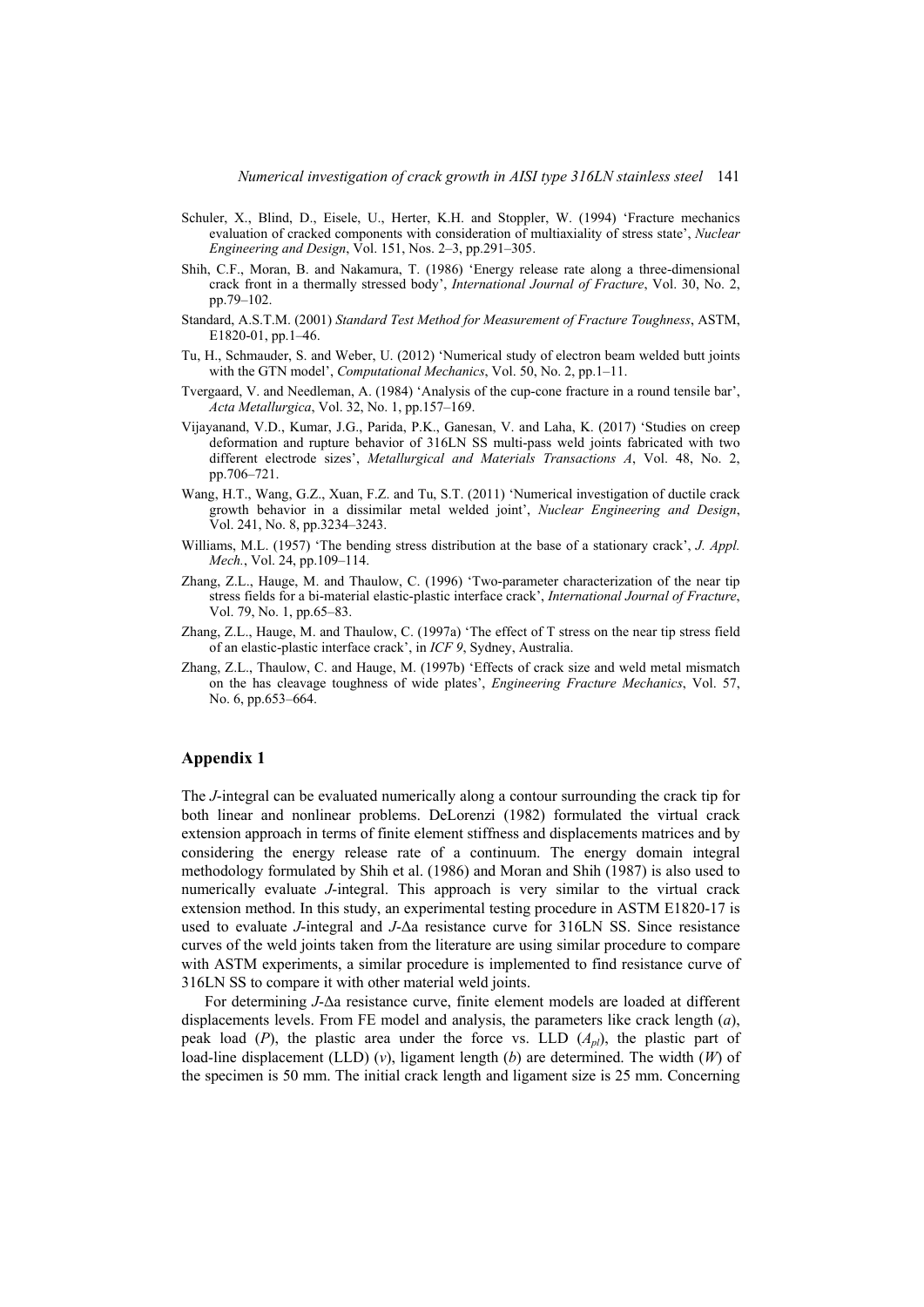ASTM E1820-17, single-specimen test procedure, and formulas for CT specimen are used to determine the crack growth resistance curve (*J*-Δa curve) using different sets of loading points and corresponding crack lengths.

The formulas used for evaluating *J* values at corresponding simulation step *i* are given below:

$$
K = \frac{P_{(i)}}{BW^{1/2}} f\left(\frac{a_{(i)}}{W}\right) \tag{A1}
$$

$$
f(a/W)
$$
  
= 
$$
\frac{\left\{ \left(2 + \frac{a}{W}\right) \left[0.886 + 4.64\left(\frac{a}{W}\right) - 13.32\left(\frac{a}{W}\right)^2 + 14.72\left(\frac{a}{W}\right)^3 - 5.6\left(\frac{a}{W}\right)^4 \right] \right\}}{\left(1 - \frac{a}{W}\right)^{3/2}}
$$
 (A2)

$$
J_{(i)} = \frac{(K_{(i)})^2 (1 - \mathcal{G}^2)}{E} + J_{pl(i)}
$$
(A3)

$$
J_{pl(i)} = \left[ J_{pl(i-1)} + \left( \frac{\eta_{(i-1)}}{b_{(i-1)}} \right) \frac{A_{pl(i)} - A_{pl(i)}}{B_N} \right] * \left[ 1 - \gamma_{(i-1)} \frac{a_{(i)} - a_{(i-1)}}{b_{(i-1)}} \right]
$$
(A4)

where the  $\eta_{(i-1)} = 2.0 + 0.522 b_{(i-1)}/W$ ,  $\gamma_{(i-1)} = 1.0 + 0.76 b_{(i-1)}/W$ ,  $b_{(i-1)}$  is the ligament size at point  $(i - 1)$  and is calculated as the difference between specimen width  $(W)$  and crack size  $a_{(i-1)}$  at load simulation step *i*.  $K_{(i)}$  is stress intensity factor calculated using equation (A1),  $\theta$  is Poisson's ratio, *E* is Young's modulus of the material. The  $a_{(i)} - a_{(i-1)}$ is the increment in crack length between two constant displacement points  $(i)$  and  $(i - 1)$ as shown in Figure A1. The  $Apl_{(i)} - Apl_{(i-1)}$  is the increment of plastic area under the force versus LLD records.

**Figure A1** Shows the definition of area  $(A_{p})$  for *J* calculation, peak load (*P*), plastic part of LLD  $(v_{pl})$ , simulation step  $(i)$